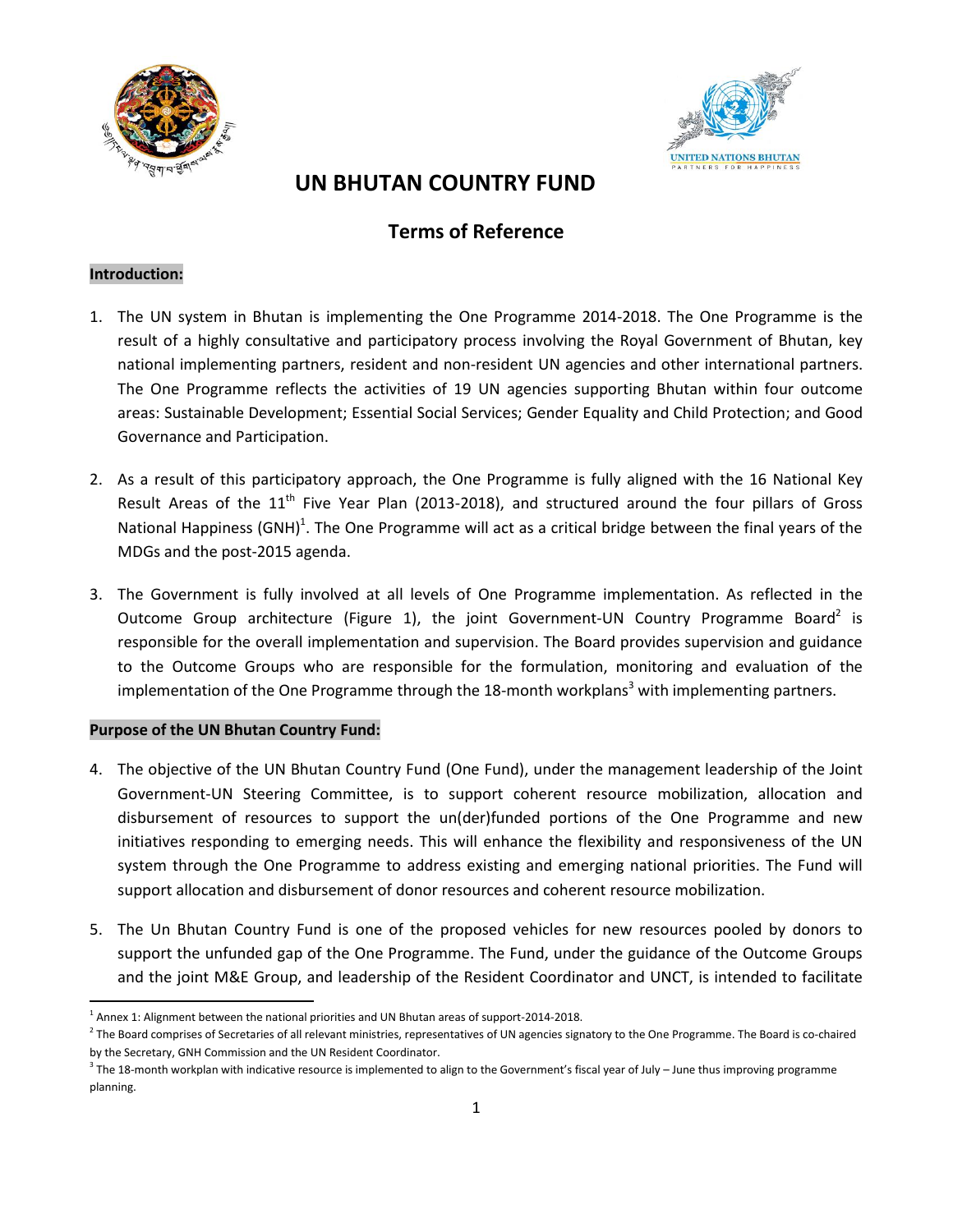the realization of One Programme outcomes by strengthening the planning and coordination process, and channeling consistent and predictable funds towards the highest priority needs.



#### **Figure 1: Outcome Group Architecture**

### **Subscription and Utilization of the UN Bhutan Country Fund:**



- 6. The UN Bhutan Country Fund is open to all UN agencies signatory | The County County County County County Co the One Programme. They can access the funds upon signing the Memorandum of Understanding as Participating UN Organizations, and upon submission of their annual funding gaps based on the One Programme Results Matrix.
- 7. Participating UN Organizations' regular funds remain outside the UN Bhutan Country Fund and therefore, they will continue to manage and handle their own core funding. Participating UN Organizations will continue to raise other resources on an agency basis, and will be required to periodically inform the RC/UNCT on the amount mobilized and the planned allocation of those resources to ensure that the UN system has an up-to-date overview of the available and required resources to provide an accurate picture of the resource gaps for submission to the UN Bhutan Country Fund.
- 8. Joint resource mobilization increases the probability of realizing the One Programme results by ensuring adequate resources are raised in a structured manner. It will reduce transaction costs through integrated reporting by the UN system to donors on expenditures.
- 9. The Participating UN Organizations have appointed UNDP to serve as the Administrative Agent, and this has been endorsed by the Royal Government of Bhutan. UNDP, through its Multi-Partner Trust Fund Office (MPTF Office), will administer the Fund in accordance with the provisions of the Memorandum of Understanding for the UN Country Fund and the ToR.
- 10. The Administrative Agent (AA) and the Participating UN Organizations will be entitled to deduct their indirect costs on contributions received as stated in the Memorandum of Understanding. The Administrative Agent's administrative fee will be 1%. The fee will be deducted from the contribution to the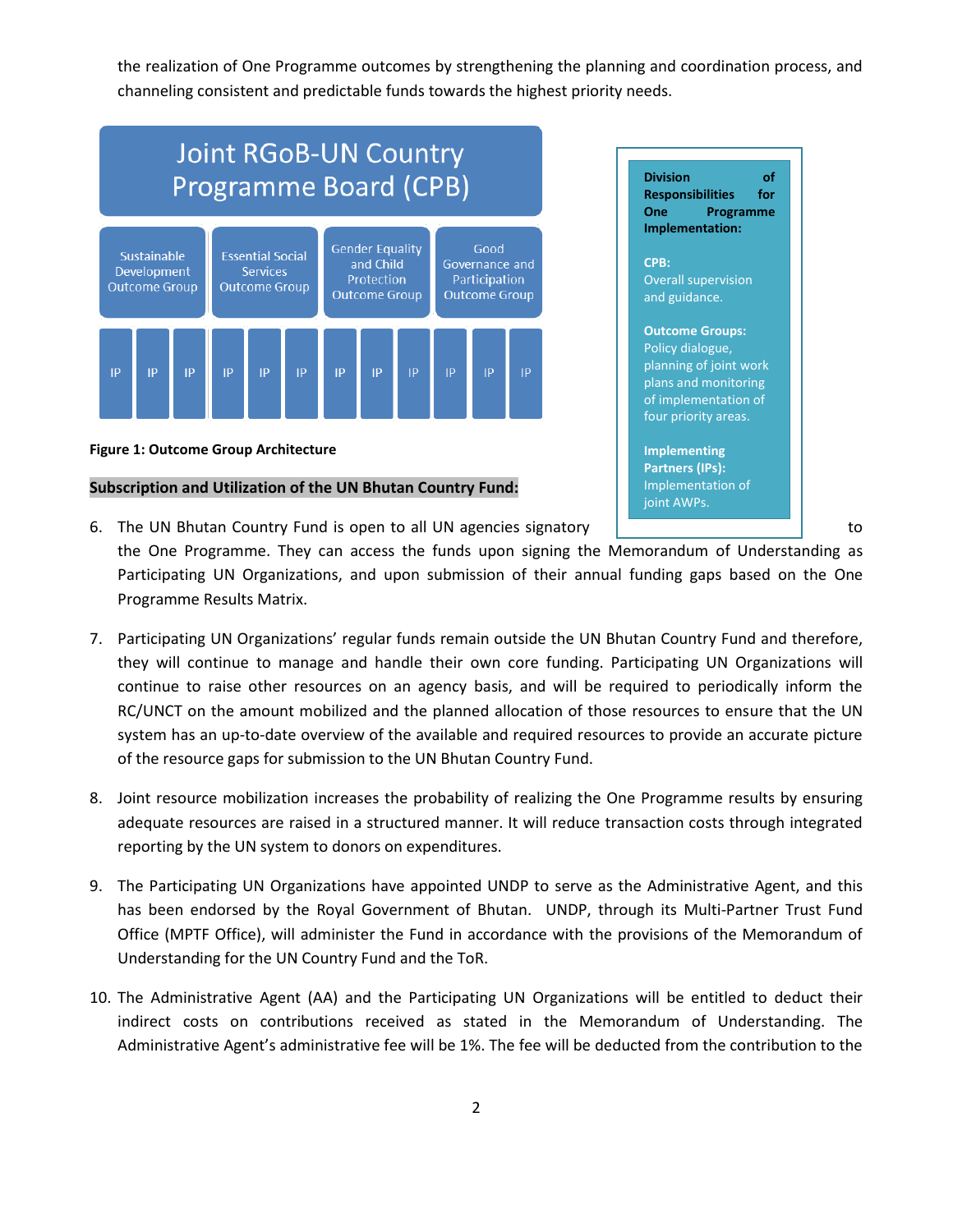One Fund at the time they are deposited. The indirect costs of the Participating UN Organizations will be 7%.

#### **Contributions to the UN Bhutan Country Fund:**

- 11. Contributions to the UN Bhutan Country Fund may be accepted from governments of Member States to the United Nations, from intergovernmental and non-governmental organizations, from private sources, and other resident and non-resident donors. Acceptance of funds from the private sector will be guided by criteria stipulated in the UN system-wide guidelines on Cooperation between the United Nations and the Business Community available at[: http://www.un.org/partners/business/otherpages/guide.htm](http://www.un.org/partners/business/otherpages/guide.htm)
- 12. To achieve optimal progress and ensure maximum flexibility and adaptation to national priorities, a guiding principle for resource mobilization would be that donors are encouraged to contribute with multi-year unearmarked resources. It is possible also for the contributors to earmark contributions by outcome, output and/or UN agency.
- 13. The UN Bhutan Country Fund responds to both the Delivering as One approach and commitment to Aid Effectiveness as per the Paris Declaration.
- 14. Contributions to the UN Bhutan Country Fund may be accepted in fully convertible currency. Such contributions shall be deposited in the bank accounts designated by UNDP. The value of a contributionpayment, if made in other currencies than United States dollars, shall be determined by applying the UN operational rate of exchange in effect on the date of payment.

### **Governance Arrangements:**

- 15. The One Programme document, as well as joint programmes and agency programme documents falling thereunder is the programmatic planning document that will serve as the basis for funding requests and allocations.
- 16. For un-earmarked contributions, fund allocation will follow a two-tier process as reflected in the Fund Allocation Process in Annex B. The joint Outcome Groups (refer to Figure 1) will submit their priorities for funding based on the updated funding gap matrix, finalized at their Annual Review meetings in November each year. These proposed priorities will be compiled and reviewed by the Office of the Resident Coordinator and the GNH Commission and submitted to the Steering Committee.
- 17. The Steering Committee will review the proposed priorities and approve the initial prioritization if required, and based on it, the Steering Committee will submit an overview of the Resource Gap matrix to the development partners in December each year.
- 18. Upon receipt of funds from donors, the Steering Committee will make the allocation decisions, based on the financial status of the Fund and the needs of the Government. The Steering Committee will inform the Country Programme Board of the final endorsement at the Board's annual meeting. For decision making, at least half of the Steering Committee members should be present or provide delegated authority. Decisions will be based on a consultative process and will be documented jointly by the Office of the Resident Coordinator and the GNH Commission. (Refer: Annex C Fund Allocation Process).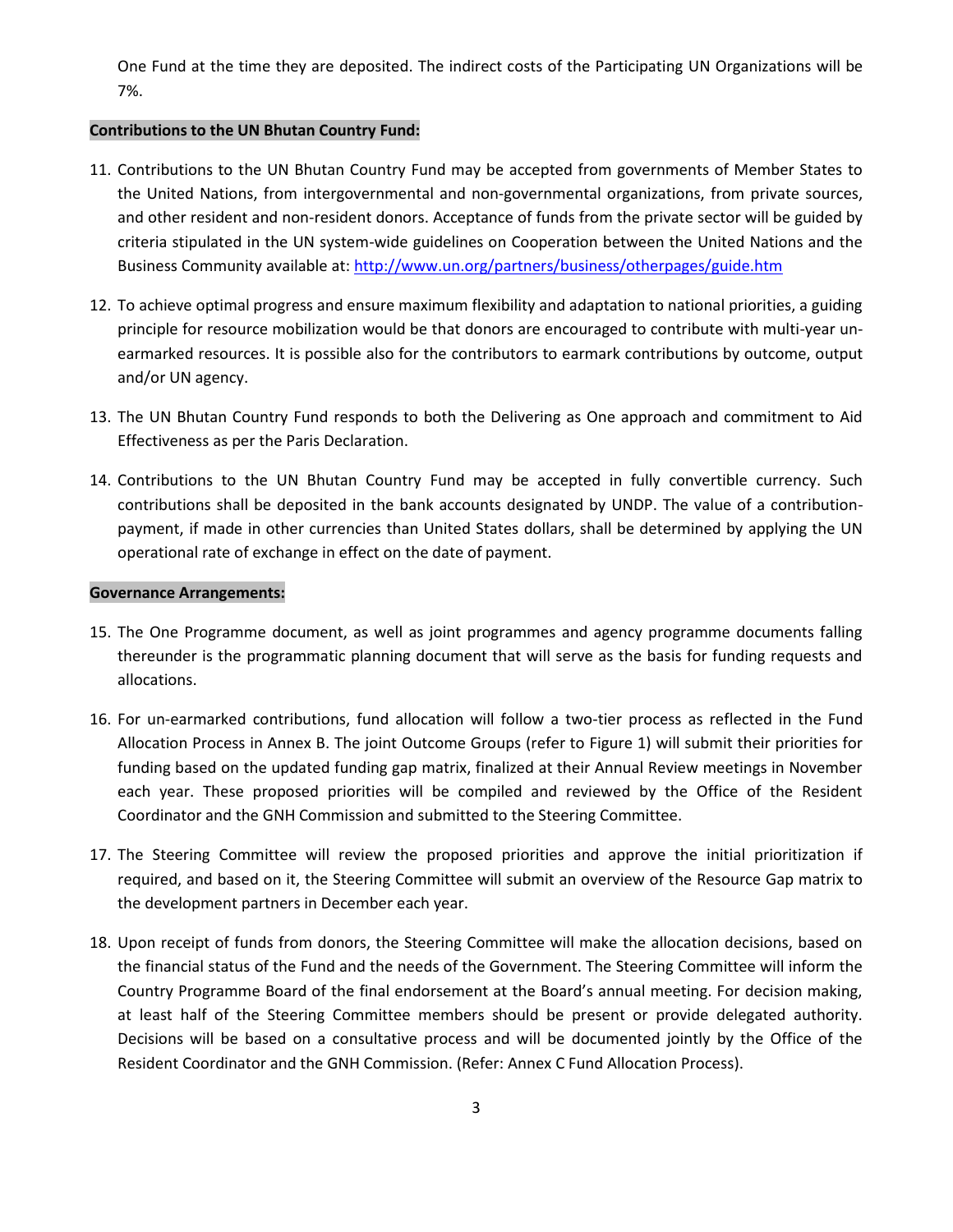## **Fund Allocation Criteria**

19. The allocation criteria for the UN Bhutan Country Fund (Refer Annex C) provide an objective basis for resource allocation decisions by the Steering Committee to allocate un-earmarked resources to the respective outcomes/outputs of the One Programme. The criteria for initial allocation are mainly related to One Programme relevance, Delivering as One, resource gaps and agency comparative advantage. Additional criteria for subsequent allocation are related to absorption capacity. The Outcome Groups are responsible for ensuring that their proposed activities meet the fund allocation criteria. The requests should preferably not be below US\$ 100,000 in order to encourage programmatic approaches and ensure operational efficiency.

## **The Resident Coordinator**

- 20. The overall management of the UN Bhutan Country Fund will be led and coordinated by the Resident Coordinator in consensus with the Heads of the Participating UN Organizations.
- 21. In line with the overall objective of 'Delivering as One' in Bhutan, the Resident Coordinator will be responsible for:
	- Strategic leadership of the UN Bhutan Country Fund on the basis of the One Programme;
	- Advocating and mobilizing resources for the UN Bhutan Country Fund in collaboration with participating UN Organizations;
	- Leading a consultative process on allocations of un-earmarked contributions from the UN Bhutan Country Fund, and making final decision if consensus cannot be reached, with documented process and rationale for these decisions;
	- Signing the Memorandum of Understanding with participating UN Organizations and the Standard Administrative Agreement(s) as witness; and
	- Implementation of the programme activities funded by the resources from the UN Bhutan Country Fund will be the responsibility of the participating UN Organizations, as stipulated in the Memorandum of Understanding. The RC will hold the Heads of participating UN Organizations accountable for their Organization's components of the results of initiatives funded through the UN Bhutan Country Fund.

### **The Steering Committee**

- 22. The Steering Committee is comprised of UN signatories to the UN Bhutan Country Fund and the Gross National Happiness (GNH) Commission, and is co-chaired by the Secretary of the GNH Commission and the UN Resident Coordinator. The ToR for the Steering Committee is attached as Annex D.
- 23. The Steering Committee will be responsible for prioritization and allocation decisions of the un-earmarked contributions to the UN Bhutan Country Fund. The initial prioritization for allocation will be guided by recommendations from the Joint Outcome Groups' annual review process.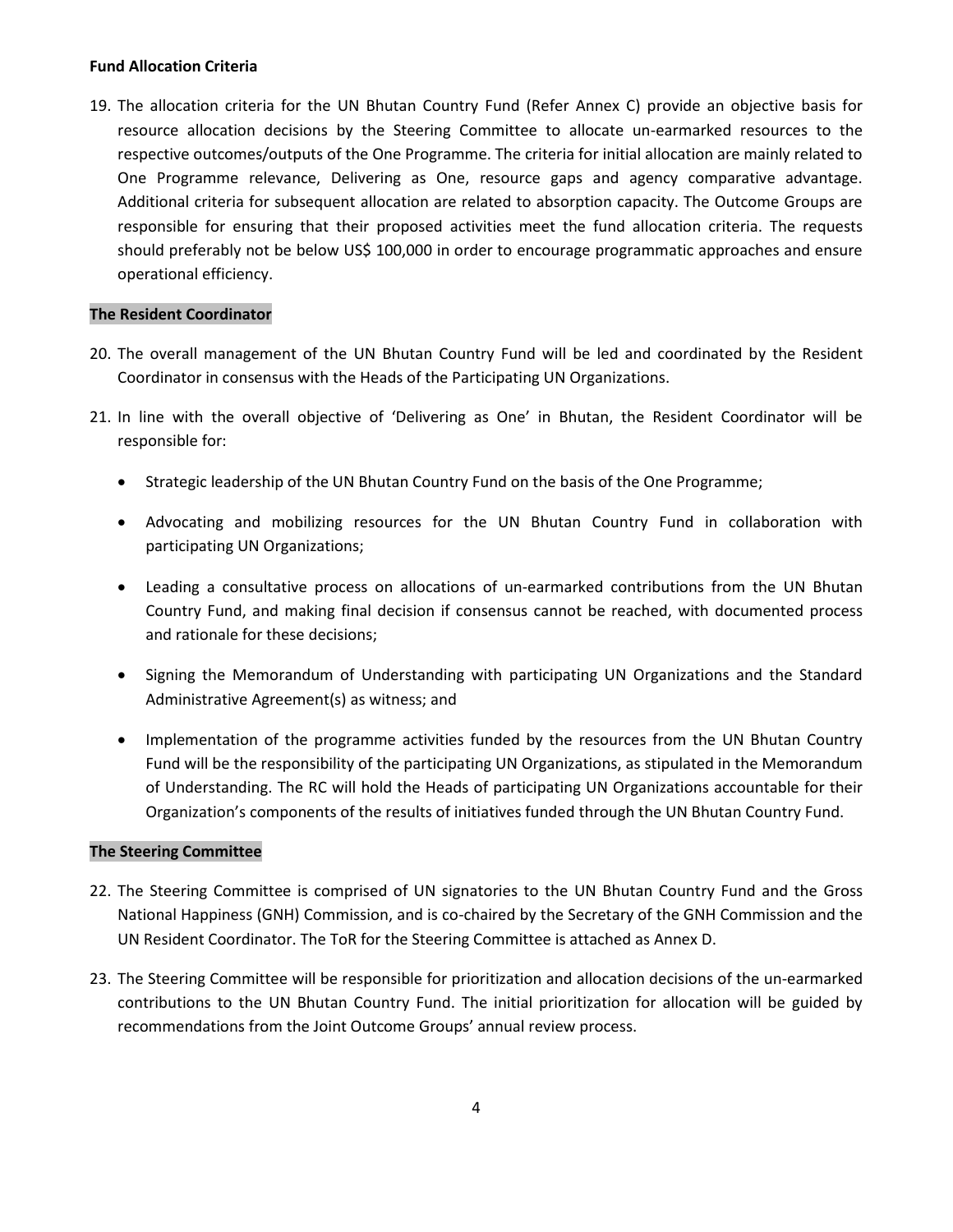24. The Steering Committee will guide the operations and management of the Fund; it will annually review the joint resource mobilization strategy and subsequently implement it. The Steering Committee will ensure that the Country Programme Board is informed of the allocations, and will take into consideration the Country Programme Board's strategic priorities.

# **The Administrative Agent**

- 25. As stated in the Memorandum of Understanding, Section I, the UNDP MPTF Office will, as the Administrative Agent:
	- a. Receive contributions from donors that wish to provide financial support to the Fund;
	- b. Administer such funds received, in accordance with this Memorandum of Understanding including the provisions relating to winding up the Fund Account and related matters;
	- c. Subject to availability of funds, disburse such funds to each of the Participating UN Organizations in accordance with instructions from the Steering Committee, taking into account the budget set out in the approved programmatic document<sup>4</sup>, as amended in writing from time to time by the Steering Committee;
	- d. Consolidate statements and reports, based on submissions provided to the Administrative Agent by each Participating UN Organization, as set forth in the TOR, and provide these to each donor that has contributed to the Fund Account and to the Steering Committee;
	- e. Provide final reporting, including notification that the Fund has been operationally completed, in accordance with Section IV below;
	- f. Disburse funds to any Participating UN Organization for any additional costs of the task that the Steering Committee may decide to allocate (as referred to in Section I, Paragraph 3) in accordance with TOR.
	- 29. In line with the provisions of the Memorandum of Understanding, the Administrative Agent will ensure that the finalized annual consolidated report on the UN Bhutan Country Fund, is compiled and distributed to all donors contributing to the Fund and to the Participating UN Organizations, including maintaining an appropriate level of fund information on the UN system website for Bhutan [\(www.unct.org.bt](http://www.unct.org.bt/)) and the UNDP MPTF Office's website ([http://mptf.undp.org/\)](http://mptf.undp.org/) to ensure transparency and visibility of donor contributions.

# **Support services provided by the Resident Coordinator's Office**

 $\overline{a}$ 

30. The Office of the Resident Coordinator is responsible for support to the strategic leadership role of the Resident Coordinator for the UN Bhutan Country Fund, in line with the One Programme. It will provide support in all the designated tasks for the Resident Coordinator as listed in paragraph 20 and 21.

<sup>&</sup>lt;sup>4</sup> As used in this document, an approved programmatic document refers to the One Programme Joint Work Plans which is approved by the Steering Committee for fund allocation purposes.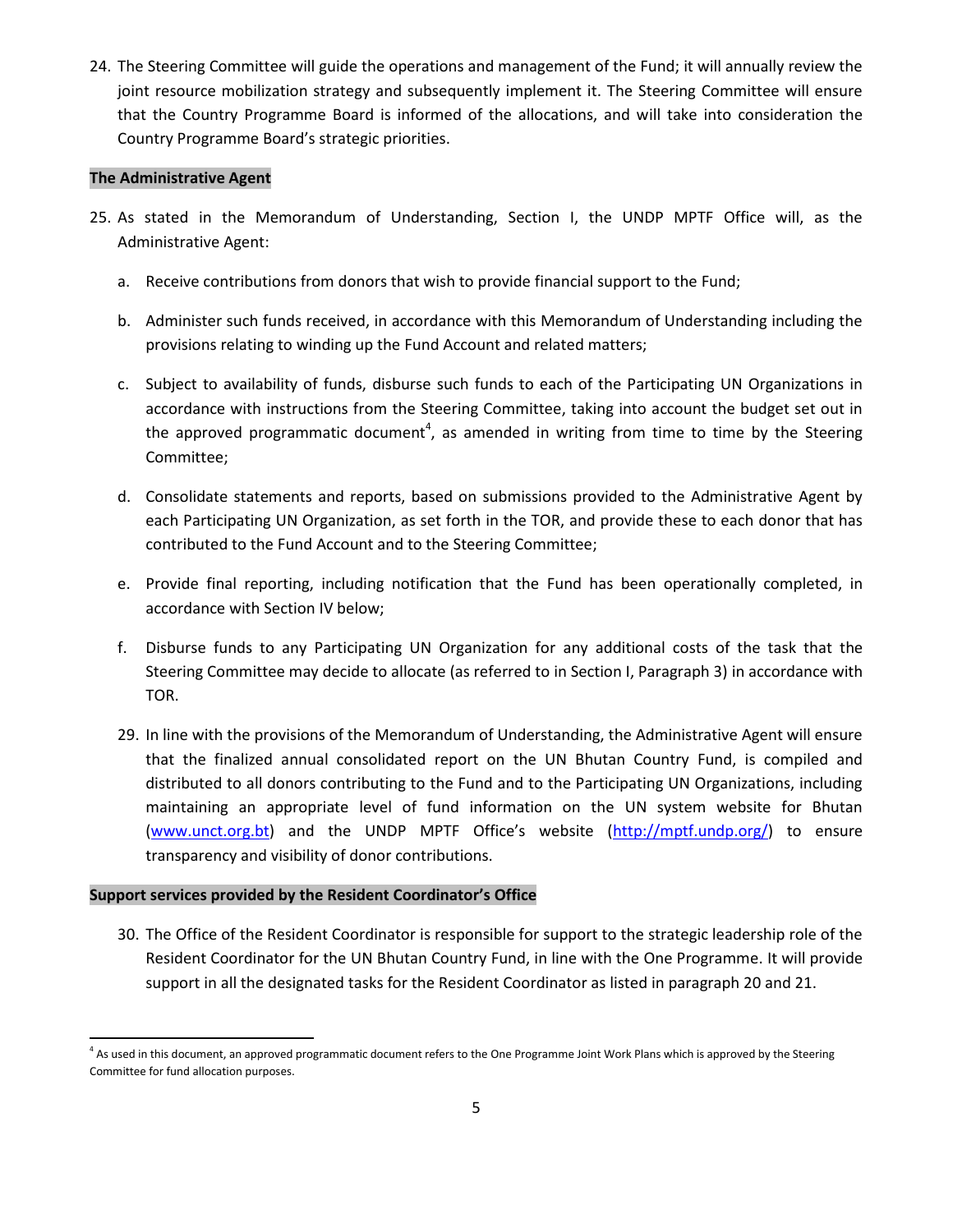31. Drawing on the Joint Outcome Groups' annual report, including results reports, the financial report and the funding gap matrices, the Office of the Resident Coordinator and the GNH Commission will compile and review the proposed priorities for funding allocation and submit to the Steering Committee for prioritization and allocation decisions.

# **Monitoring and Evaluation**

32. Monitoring and evaluation shall be undertaken in accordance with the Monitoring and Evaluation Framework developed to monitor and evaluate the One Programme implementation. The M&E group will provide technical advice and support on all aspects of results-based-management (RBM) to the UNCT and to the Outcome Groups to monitor the Bhutan One Programme development results and DaO results. The UNCT opted to use the national monitoring and reporting system which is in accordance with the Paris Declaration on Aid Effectiveness.

# **Other Matters**

- 33. The UN Bhutan Country Fund will be established upon signing of the Memorandum of Understanding by at least two (2) Participating UN Organizations and the Administrative Agent. In principle, all Participating UN Organizations signatory to the One Programme can apply for the available funds upon signing the Memorandum of Understanding and upon submission of their annual funding gaps based on the One Programme Results Matrix. The UN Bhutan Country Fund will terminate upon completion of all projects/programmes funded through the Fund and after satisfaction of all commitments and liabilities, as stipulated in Section VIII of the Memorandum of Understanding.
- 34. Any balance remaining in the Fund Account or in the individual Participating UN Organizations' separate ledger accounts upon completion of the Fund will be used for a purpose mutually agreed upon or returned to the donor(s) in proportion to their contribution to the Fund as agreed upon by the donors and the Steering Committee.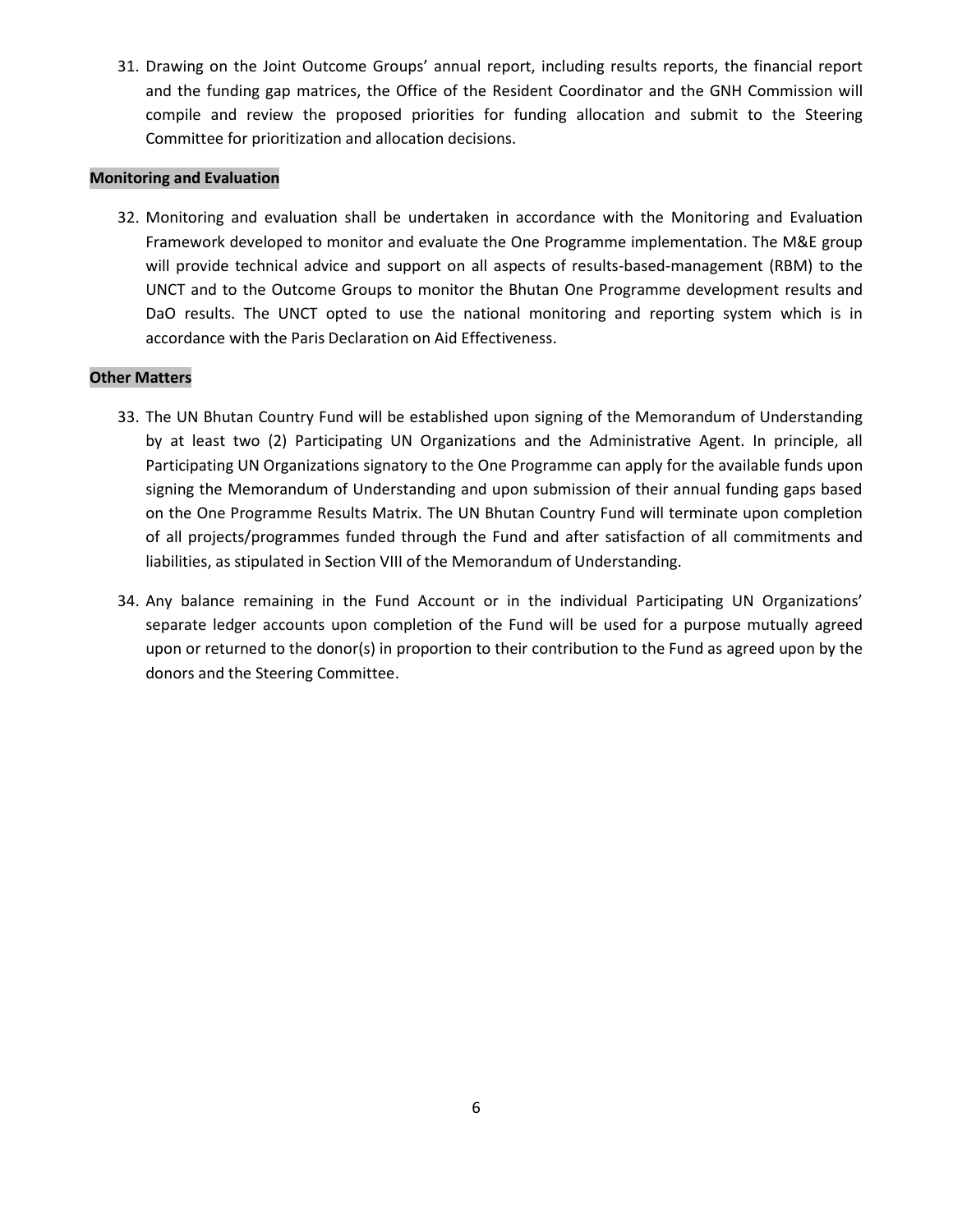# **ANNEX A: ALIGNMENT BETWEEN NATIONAL PRIORITIES AND UN BHUTAN AREAS OF SUPPORT**

# **2014-2018**

| <b>Gross National Happiness</b>          | NKRAs 11 <sup>th</sup> FYP                                                                       | <b>One Programme Outcome</b>                                                                                                                                   |
|------------------------------------------|--------------------------------------------------------------------------------------------------|----------------------------------------------------------------------------------------------------------------------------------------------------------------|
|                                          | <b>Sustained Economic Growth</b>                                                                 | By 2018, increased and equitable access,                                                                                                                       |
|                                          | <b>Poverty Reduced</b>                                                                           | utilization and quality of inclusive essential<br>social services for all with a focus on                                                                      |
| <b>Sustainable and Equitable</b>         | <b>MDG + Achieved</b>                                                                            | sustaining the MDGs and addressing                                                                                                                             |
| Development                              | <b>Food Secure and Sustainable</b>                                                               | emerging challenges                                                                                                                                            |
|                                          | Full                                                                                             |                                                                                                                                                                |
|                                          | Employment                                                                                       |                                                                                                                                                                |
|                                          | <b>Needs of Vulnerable Group Addressed</b>                                                       |                                                                                                                                                                |
| Promotion and preservation<br>of Culture | Historical, Cultural Property and<br><b>Bhutanese Identity Promoted And</b><br>Preserved.        | Cross-Cutting                                                                                                                                                  |
|                                          | <b>Indigenous Wisdom, Arts and Crafts</b><br><b>Promoted For Sustainable Rural</b><br>Livelihood |                                                                                                                                                                |
| <b>Conservation and Sustainable</b>      | <b>Carbon Neutral/ Green and Climate</b><br><b>Resilient Development</b>                         | By 2018, sustainable and green economic<br>growth that is equitable, inclusive, climate                                                                        |
| <b>Environmental Management</b>          | <b>Sustainable Management and</b><br><b>Utilization Of Natural Resources</b>                     | and disaster resilient and promotes poverty<br>reduction, and employment opportunities<br>particularly for vulnerable groups enhanced.                         |
|                                          | <b>Integrated Water Utilization and</b><br>Management                                            |                                                                                                                                                                |
|                                          | Imp. Disaster Resilience and<br><b>Management Mainstreamed</b>                                   |                                                                                                                                                                |
|                                          | Improved Public Service Delivery,<br><b>Motivated Public Servants GPMS</b>                       | By 2018, Governance institutions and<br>communities exercise the principles of                                                                                 |
| Good                                     | <b>Democracy and Governance</b><br>Strengthened                                                  | democratic governance at the national &<br>local levels with a focus on inclusiveness,<br>transparency, accountability and evidence-<br>based decision making. |
| Governance                               | <b>Gender Friendly Environment For</b><br><b>Women's Participation</b>                           | By 2018, communities and institutions<br>strengthened at all levels to achieve                                                                                 |
|                                          | <b>Corruption Reduced</b>                                                                        | enhanced gender equality, empowerment<br>and protection of women and children                                                                                  |
|                                          | <b>Safe Society</b>                                                                              |                                                                                                                                                                |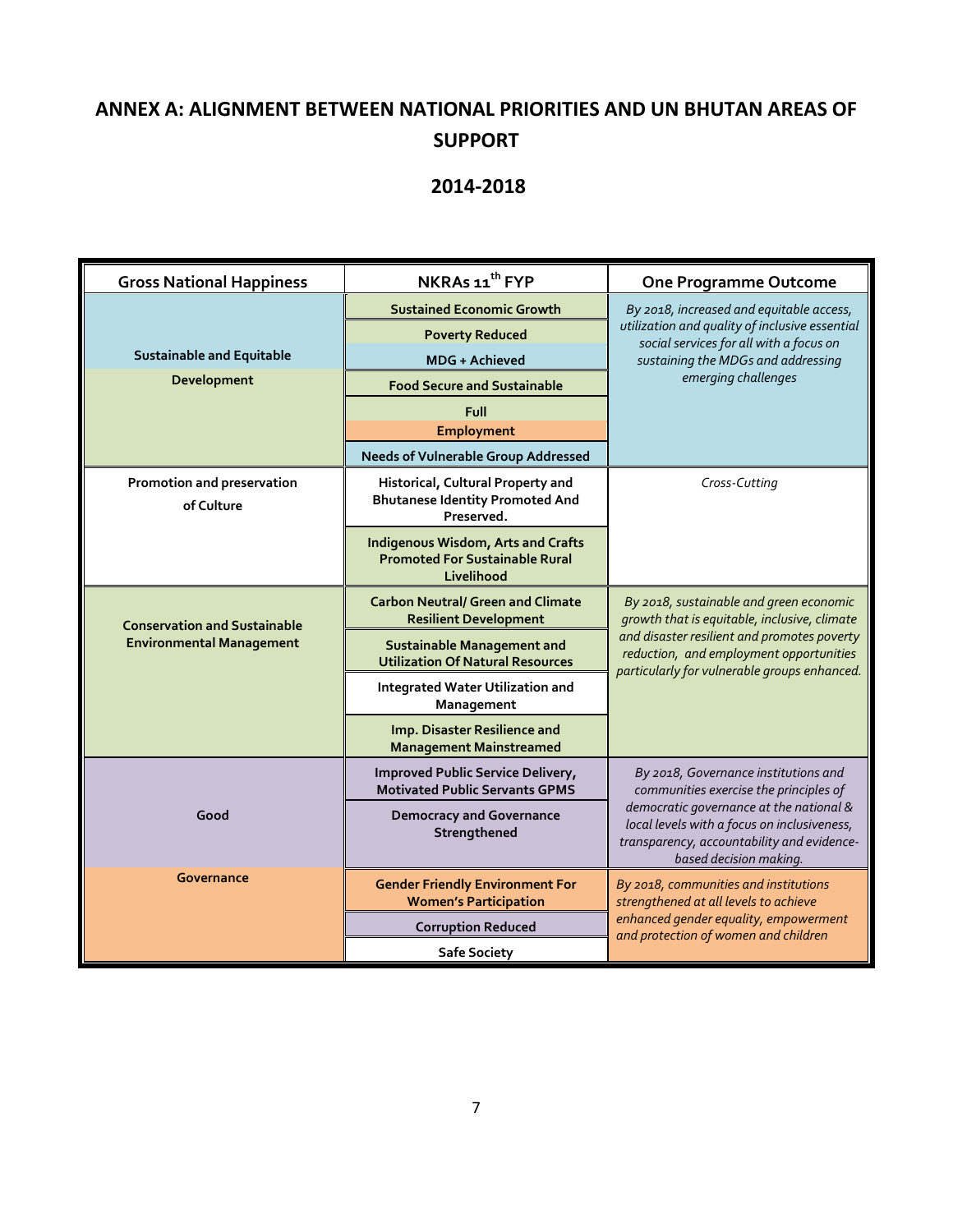# **ANNEX B: Allocation Process for Un-earmarked Funds**

### **Step 1:** Submission

Based on the joint Annual Reviews, the Outcome Groups submit updated resource gap matrix and indicate priorities for funding.

Timeframe: November each year

### **Step 2**: Compilation & initial review:

GNH Commission and Office of the RC compile and review the proposed priorities and submit the documents to the Steering Committee.

Timeframe: First-half of December

# **Step 3**: Submission of resource gap

The Steering Committee, comprising signatories to the UN Bhutan Country Fund MoU and the GNHC, reviews the resource gaps and approves the initial prioritization for funding. The approved resource gap is submitted to donors in December each year, with a copy to the Government.

Timeframe: Third week of December

#### **Step 5**: Disbursement:

Administrative Agent disburses the funds to the Participating UN agencies in accordance with the approved Work Plans within three (3) to five (5) working days after final allocation of funds.

Timeframe: End March

### **Step 4**: Final Allocation

Based on funds received from donors, the Steering Committee makes the final allocation decisions and informs the Country Programme Board.

Timeframe: February or as and when needed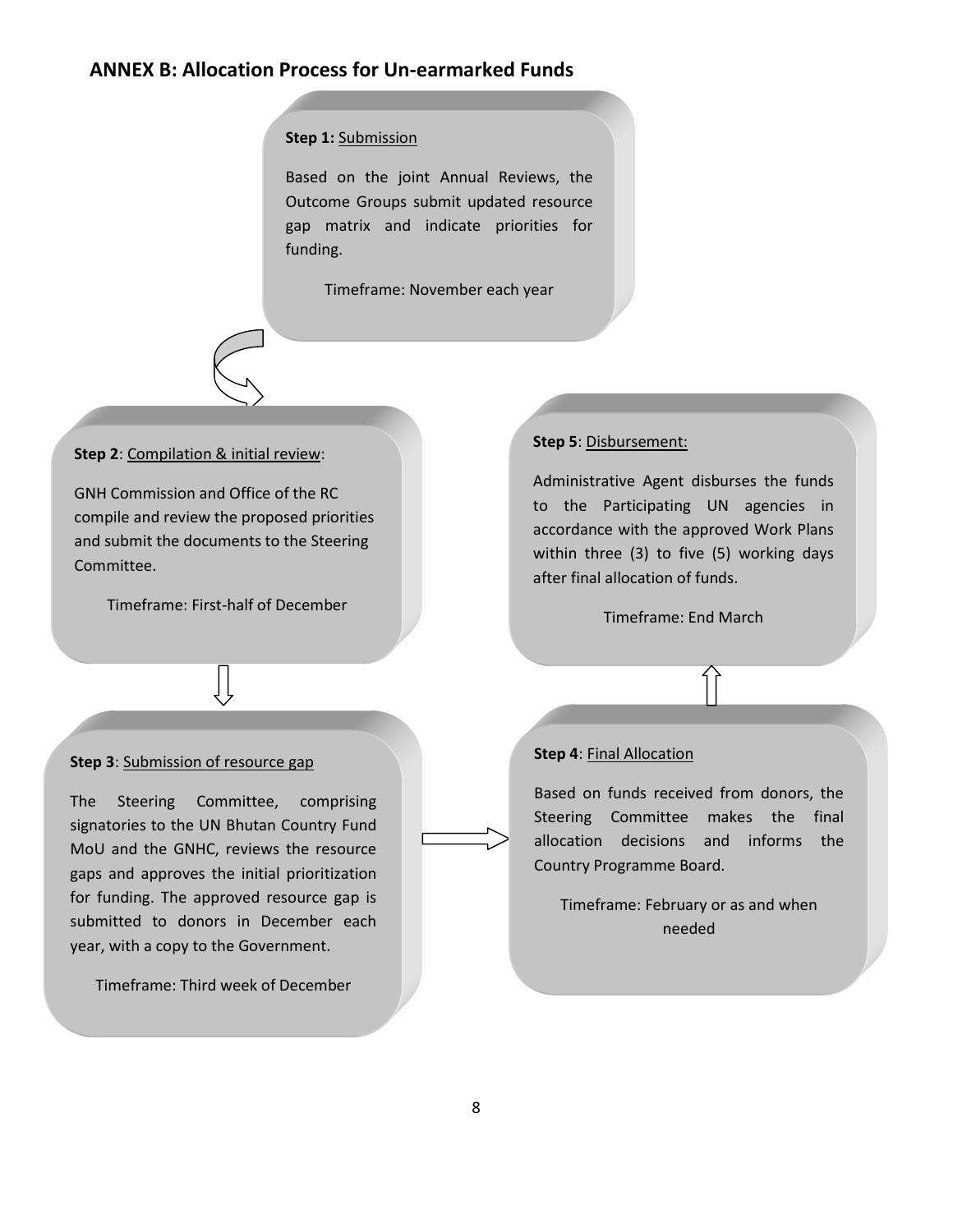# **ANNEX C: UN BHUTAN COUNTRY FUND ALLOCATION CRITERIA**

The UN Bhutan Country Fund is open to all Participating UN Organizations signatory to the One Programme. Organizations can access the funds upon signing the Memorandum of Understanding and upon submission of their annual funding gaps based on the One Programme Results Matrix.

# **Criteria for initial allocation of un-earmarked funding:**

- 1. One Programme relevance
- 2. Unfunded gap at outcome level
- 3. Joint AWP i.e. two or more participating UN Organizations implementing
- 4. Comparative advantage in implementing the activities
- 5. Priorities which would otherwise not be funded
- 6. Activities which support core UN development priorities and priorities identified by the Steering Committee and Country Programme Board at the start of the annual programme cycle
- 7. Realistic outcome budget

# **Subsequent allocations will in addition to the above include the following:**

- 8. Implementing partners and Participating UN Organizations' absorption capacity Previous track record:
	- 1. Results
	- 2. Expenditure rate and financial management
	- 3. Reporting timeliness and quality of reporting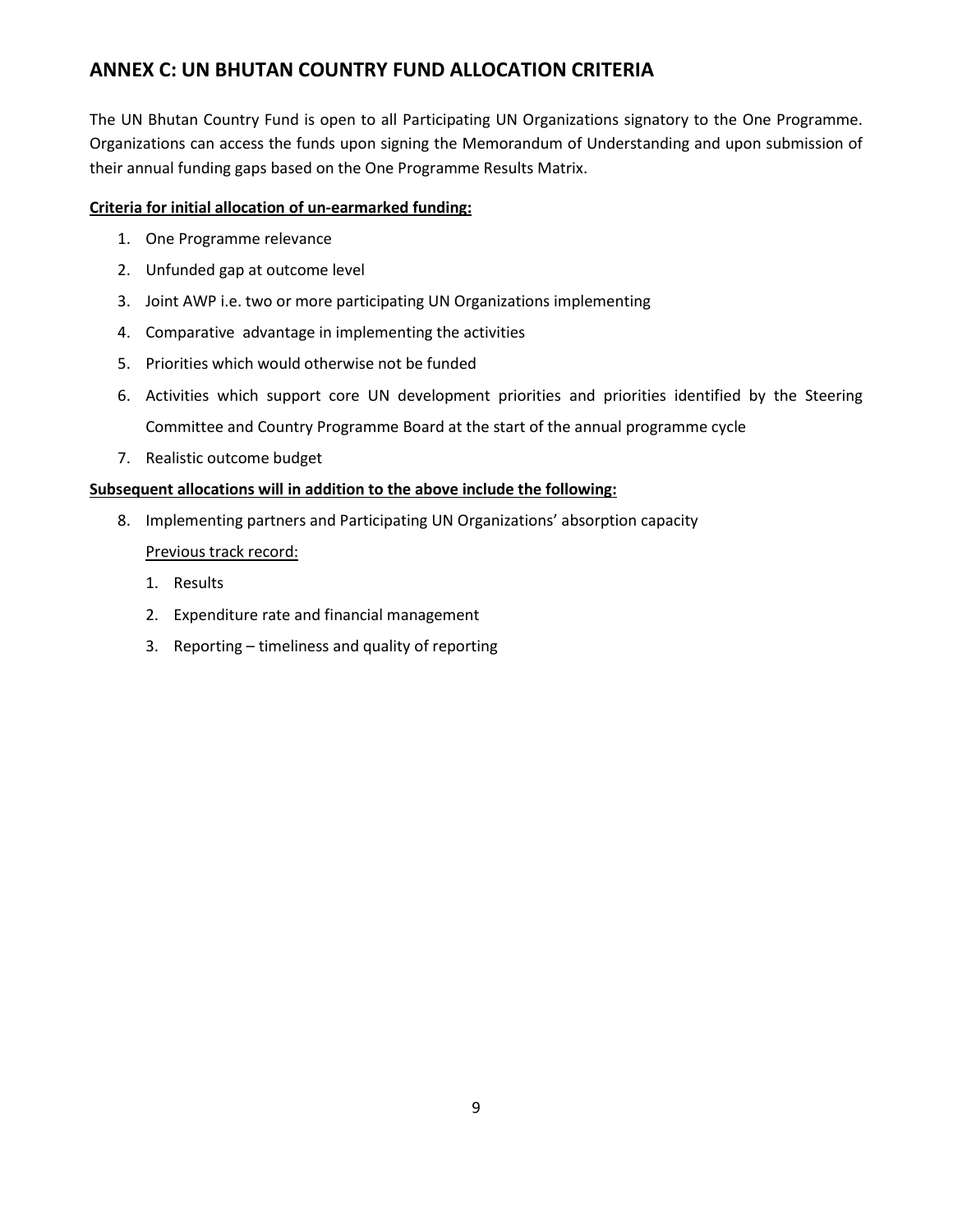### **ANNEX D:**

# **STEERING COMMITTEE OF THE UN BHUTAN COUNTRY FUND Terms of Reference**

## **Composition:**

The Steering Committee (SC) is co-Chaired by the Secretary of the Gross National Happiness Commission (GNHC) and the UN Resident Coordinator (RC). Members include signatories to the UN Bhutan Country Fund MoU who have contributed to the resource gap analysis, and the Gross National Happiness (GNH) Commission. The Administrative Agent can be an ex-officio member of the Steering Committee. Other UN signatories to the One Programme may participate as observers.

### **Key Tasks and Responsibilities:**

- To review and approve their Terms of Reference and Rules of Procedures, based on the generic SC TOR, and update and/or modify them, as necessary, in case of compelling requirements. In case of departures from the generic TOR, the TOR of the SC should be referred for endorsement to the HQs Fiduciary Management Oversight Group;
- For funds earmarked by donors to thematic clusters/sectoral groups or Agencies and prioritized/allocated within thematic clusters, to review and ensure the alignment of the allocations with the strategic development framework of the country and approved national priorities;
- For un-earmarked funds, (1) to review and approve the criteria for the allocation of available MPTF resources; (2) to allocate available resources to thematic clusters, making sure that the allocations are aligned with the strategic development framework of the country and approved national priorities. The clusters will be responsible for the prioritization within the cluster allocation;
- To review and approve proposals from Agencies submitted (by thematic clusters/sectoral groups or otherwise) for funding; ensure their conformity with the requirements of the MPTF agreements (MoUs). To ensure the quality of proposals to receive funding from the MPTF.
- To discuss the MPTF requirements and priorities concerning, inter alia:
	- Programme/project management, including consistent and common approaches to programme/project costing, cost recovery, implementation modalities, results-based reporting and impact assessment,
	- Information management including appropriate MPTF and MPTF donor visibility;
- To define Terms of Reference and composition for the thematic clusters/sectoral groups or other similar review bodies.
- To ensure appropriate consultative processes take place with key stakeholders at the country level so as to avoid duplication or overlap between the MPTF and other funding mechanisms;
- To review and approve the periodic progress reports (programmatic and financial) consolidated by the Administrative Agent based on the progress reports submitted by the Participating Agencies<sup>5</sup>. To ensure consistency in reporting between clusters; Consolidated annual reports should include a section on the activity of the Steering Committee.

 $\overline{a}$ <sup>5</sup> The standard reporting period is as per the MoU.